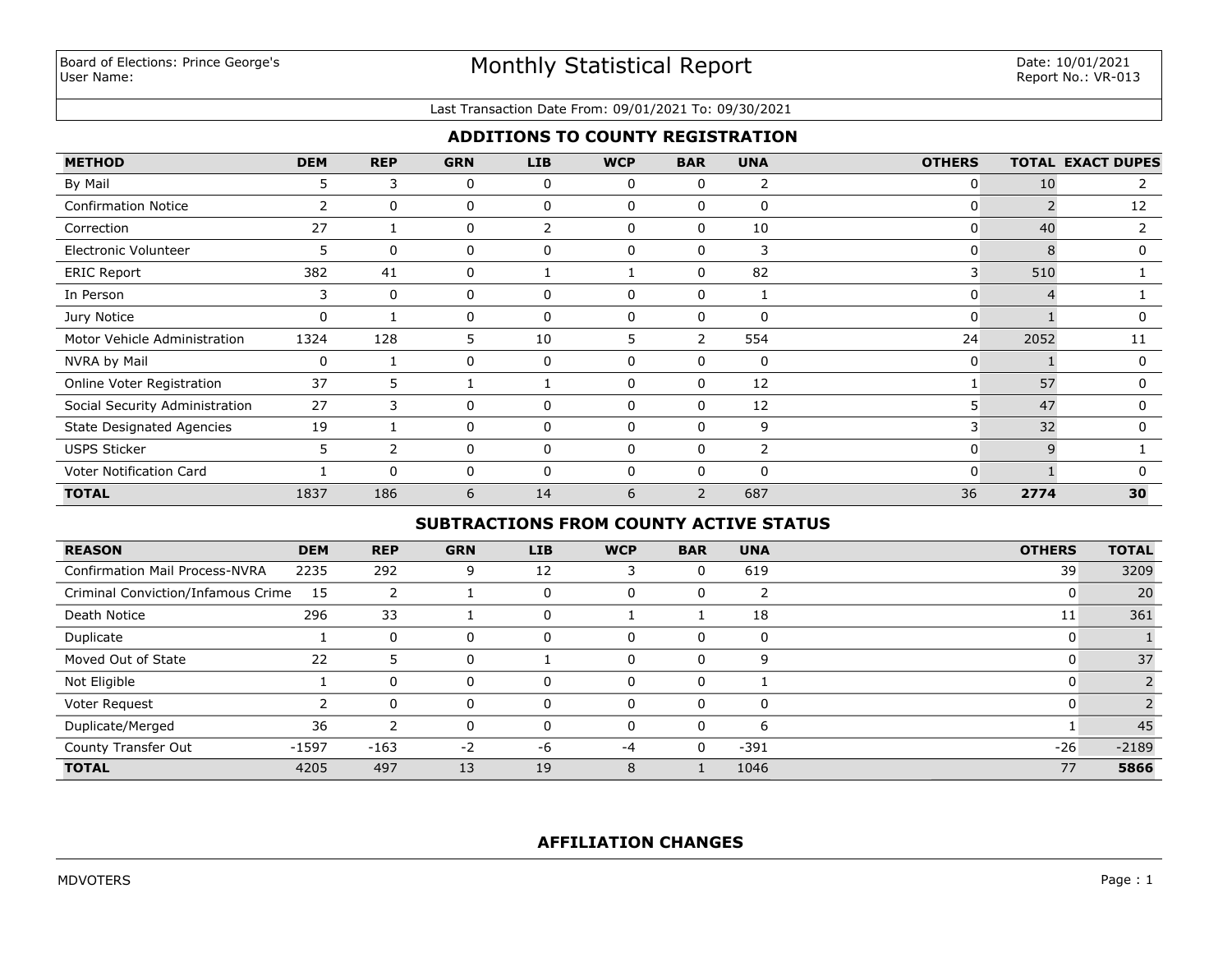# Monthly Statistical Report

| Last Transaction Date From: 09/01/2021 To: 09/30/2021 |            |            |            |            |            |            |            |               |              |  |
|-------------------------------------------------------|------------|------------|------------|------------|------------|------------|------------|---------------|--------------|--|
| <b>CHANGE</b>                                         | <b>DEM</b> | <b>REP</b> | <b>GRN</b> | <b>LIB</b> | <b>WCP</b> | <b>BAR</b> | <b>UNA</b> | <b>OTHERS</b> | <b>TOTAL</b> |  |
| From                                                  | 305        | 88         |            |            |            |            | 68         | 65            | 537          |  |
| To                                                    | 104        | 69         |            |            |            |            | 281        | 69            | 537          |  |
| <b>TOTAL</b>                                          | $-201$     | $-19$      | - 2        |            |            |            | 213        |               |              |  |

# **CURRENT ACTIVE REGISTRATION**

| <b>ACTIVITY</b>              | <b>DEM</b> | <b>REP</b> | <b>GRN</b> | <b>LIB</b> | <b>WCP</b> | <b>BAR</b> | <b>UNA</b> | <b>OTHERS</b> | <b>TOTAL</b> |
|------------------------------|------------|------------|------------|------------|------------|------------|------------|---------------|--------------|
| BEGINNING OF REPORT          | 470389     | 38226      | 718        | 1240       | 346        | 148        | 81254      | 11119         | 603440       |
| ADDITIONS $(+)$              | 1837       | 186        | ь          | 14         | 6          |            | 687        | 36            | 2774         |
| REINSTATED (+)               | 73         | 4          | 0          |            | 0          |            | 19         |               | 97           |
| CANCELLED (-)                | $-373$     | $-42$      | $-2$       | -1         | -1         | -1         | $-36$      | $-12$         | $-468$       |
| COUNTY TRANSFER OUT (-)      | $-1597$    | $-163$     | $-2$       | $-6$       | -4         |            | $-391$     | $-26$         | $-2189$      |
| AFFILIATION CHANGES (+ OR -) | $-201$     | $-19$      | $-2$       | ÷,         | 6          |            | 213        | 4             |              |
| * INACTIVATED (-)            | $-2235$    | $-292$     | -9         | $-12$      | $-3$       | $\Omega$   | $-619$     | $-39$         | $-3209$      |
| $*$ REACTIVATED $(+)$        | 126        | 9          | 0          |            |            |            | 26         | υ             | 162          |
| <b>END OF REPORT TOTALS</b>  | 468019     | 37909      | 709        | 1235       | 351        | 149        | 81153      | 11082         | 600607       |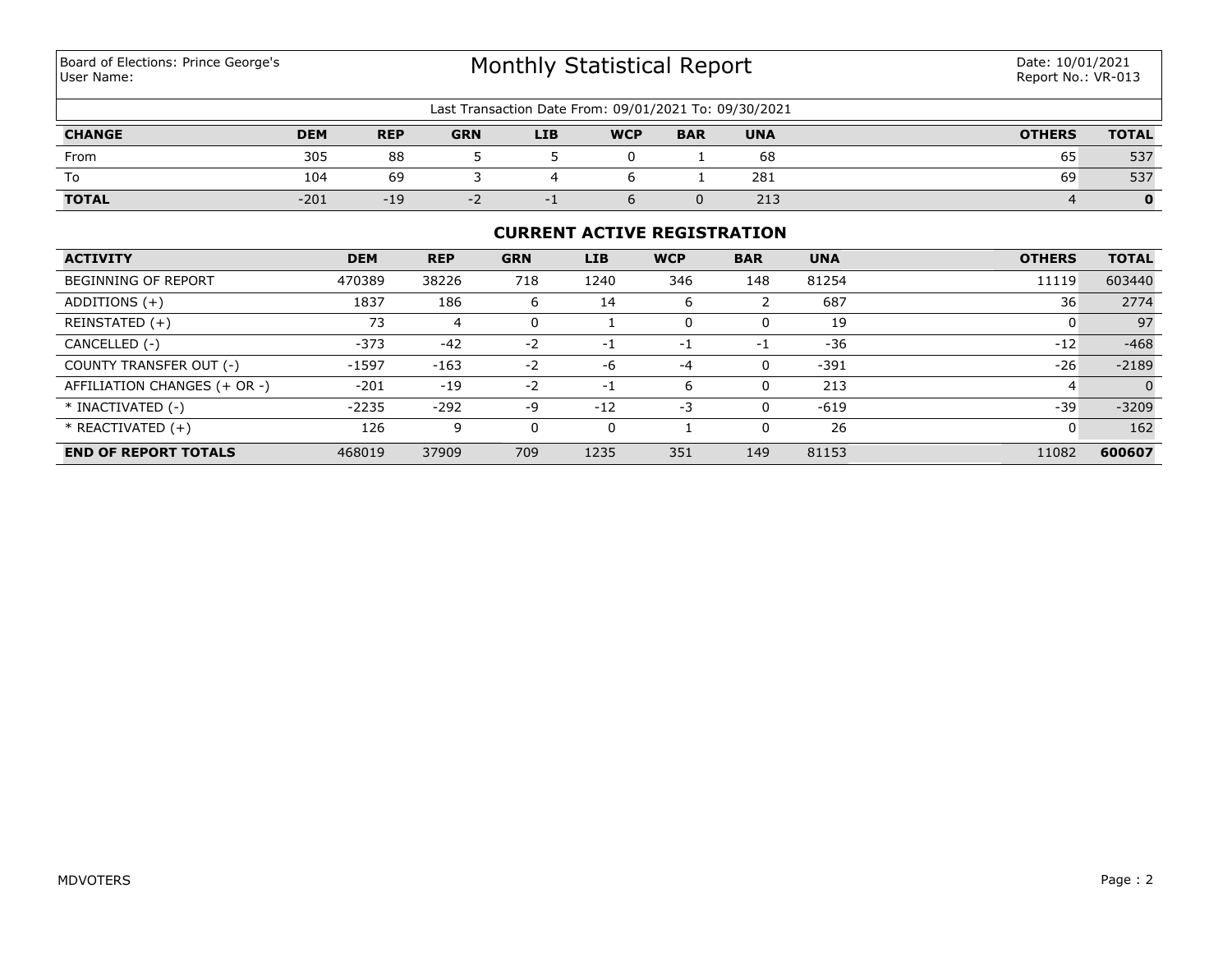#### Last Transaction Date From: 09/01/2021 To: 09/30/2021

## **INACTIVE REGISTRATION**

## **SUBTRACTIONS FROM COUNTY INACTIVE STATUS**

| <b>REASON</b>                      | <b>DEM</b> | <b>REP</b>     | <b>GRN</b> | LIB            | <b>WCP</b>  | <b>BAR</b>   | <b>UNA</b> | <b>OTHERS</b> | <b>TOTAL</b>   |
|------------------------------------|------------|----------------|------------|----------------|-------------|--------------|------------|---------------|----------------|
| By Mail                            |            | 0              | 0          | 0              | 0           | $\Omega$     | 0          | 0             |                |
| <b>Confirmation Notice</b>         | 15         | $\overline{2}$ | 0          | 0              | 0           | 0            | 2          | 0             | 19             |
| Correction                         | 4          | 0              | 0          | 0              | 0           | 0            | 0          | 0             | $\overline{4}$ |
| Criminal Conviction/Infamous Crime |            | 0              | 0          | 0              | 0           | 0            | 0          | 0             |                |
| Death Notice                       | 6          | 0              | 0          | 0              | 0           | 0            | 0          | 0             | 6              |
| In Person                          |            | 0              | 0          | 0              | 0           | 0            | 0          | 0             |                |
| Motor Vehicle Administration       | 106        | 7              | 0          | 0              | 0           | 0            | 19         | 0             | 132            |
| Moved Out of State                 | 200        | 51             |            | 2              | 0           | 0            | 60         | 7             | 321            |
| Online Voter Registration          |            | 0              | 0          | 0              | 0           | 0            | 0          | 0             |                |
| <b>State Designated Agencies</b>   | 2          | 0              | 0          | 0              | 0           | 0            |            | 0             |                |
| <b>USPS Sticker</b>                |            | 0              | 0          | 0              | 0           | $\Omega$     | 0          | 0             |                |
| Duplicate/Merged                   | 0          | 0              | 0          | 0              | 0           | 0            |            | 0             |                |
| County Transfer Out                | -38        | $-5$           | 0          | $-2$           | 0           | 0            | $-13$      | $-1$          | $-59$          |
| <b>TOTAL</b>                       | 376        | 65             |            | $\overline{4}$ | $\mathbf 0$ | $\mathbf{0}$ | 96         | 8             | 550            |

# **CURRENT INACTIVE REGISTRATION**

| <b>ACTIVITY</b>              | <b>DEM</b> | <b>REP</b> | <b>GRN</b> | <b>LIB</b> | <b>WCP</b> | <b>BAR</b>     | <b>UNA</b> | <b>OTHERS</b> | <b>TOTAL</b> |
|------------------------------|------------|------------|------------|------------|------------|----------------|------------|---------------|--------------|
| <b>BEGINNING OF REPORT</b>   | 21200      | 2502       | 62         | 161        |            | 4              | 5519       | 465           | 29920        |
| $*$ INACTIVATED $(+)$        | 2235       | 292        |            | 12         |            | 0              | 619        | 39            | 3209         |
| *REACTIVATED (-)             | $-131$     | -9         |            |            | 0          | 0              | $-22$      |               | $-162$       |
| COUNTY TRANSFER OUT (-)      | $-38$      | -5         |            | $-2$       | 0          | 0              | $-13$      | $-1$          | $-59$        |
| AFFILIATION CHANGES (+ OR -) |            | 0          |            | 0          | 0          | 0              | 0          |               | $\Omega$     |
| CANCELLED FROM INACTIVE (-)  | $-207$     | $-51$      | - 1        | $-2$       | 0          | 0              | $-61$      | $-7$          | $-329$       |
| PENDING FROM INACTIVE (-)    |            | 0          |            | 0          | 0          | 0              | 0          |               | $\Omega$     |
| <b>TOTAL INACTIVE</b>        | 23059      | 2729       | 70         | 169        | 10         | $\overline{4}$ | 6042       | 496           | 32579        |

# **ACTIVE AND INACTIVE REGISTRATION TOTAL REGISTRATION RECORDS**

| <b>ACTIVITY</b> | <b>DEM</b> | <b>REP</b> | <b>GRN</b> | <b>LIB</b> | <b>WCP</b> | <b>BAR</b> | <b>UNA</b> | <b>OTHERS</b> | <b>TOTAL</b> |
|-----------------|------------|------------|------------|------------|------------|------------|------------|---------------|--------------|
|                 |            |            |            |            |            |            |            |               |              |